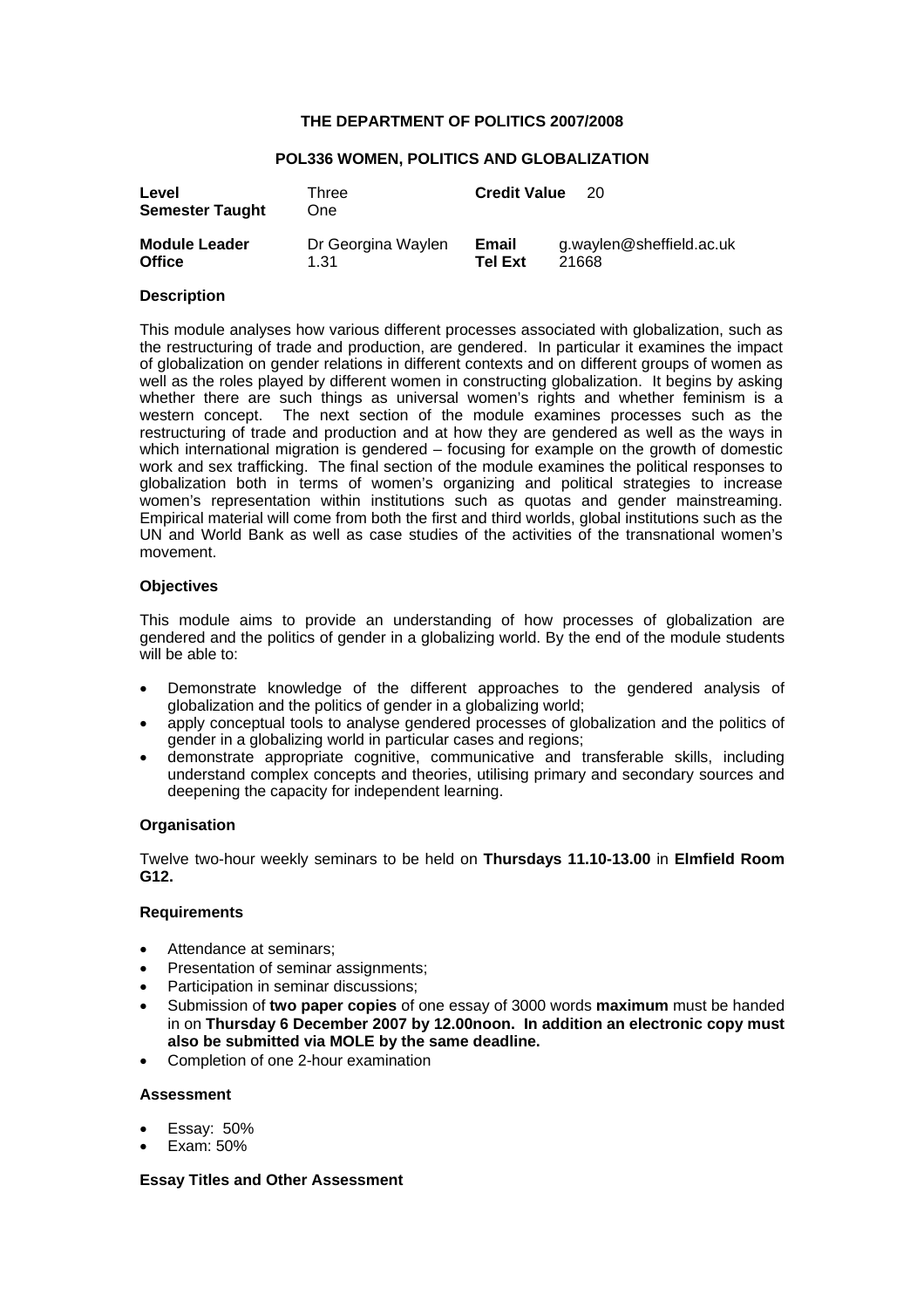Students are required to give one seminar presentation from PART TWO of the module and to write an essay on a topic from the PART ONE of the module.

#### Essay Titles

Essays should be written on one of the seminar topics from PART ONE of the module. Either use a seminar question or devise your own question on that topic or another theme relevant to the module. Essay titles should only be designed in consultation with the module leader.

#### **Study Hours**

For a twenty-credit module, about twelve hours per week of private study are normally expected. (For guidance on study techniques see the Undergraduate Handbook.)

# **General Regulation**

Students should refer to the current Department of Politics Undergraduate Handbook for guidance on essay writing and other academic skills, for details of marking criteria, and for rules governing submission of assessed work and attendance. Please note that students are required to perform satisfactorily in all components of assessment (all elements of assessed coursework and examinations) before credits can be awarded for a module.

#### **Seminar Attendance**

Attendance at seminars is compulsory. It is your responsibility to ensure that you sign the attendance sheet. Where possible, if you are unable to attend a seminar you should attempt to inform Sarah Archibald in advance.

#### Seminar Presentations

There will be group presentations on part 2 of the module. These will be allocated prior to reading week.

#### **Recommended Reading**

This is a long list, in part to give the opportunity to read around the subject and to provide reading to complement subject matter on other modules.

There is no set text for this module but there are number of useful introductory books and articles that are also useful throughout the module

#### **General/Introductory Reading**

M Marchand and A Sissons Runyan (eds) 2000, **Gender and Global Restructuring**, Routledge.

M Meyer and E Prugl (eds) 1999, **Gender Politics in Global Governance**, Rowman and Littlefield

J Ann Tickner, 2001, **Gendering World Politics: Issues and Approaches in the Post Cold War Era**, Columbia University Press.

S Rai, 2002, **Gender and the Political Economy of Development: from Nationalism to Globalization**, Polity.

L Beneria, 2003, **Gender, Development and Globalization**, Routledge.

J Kerr and C Sweetman (eds) 2003, **Women Reinventing Globalization**, Oxfam Books.

B Young, 2001, Gender and Globalization: A European Perspective in RM Kelly et al (eds) **Gender, Globalization and Democratization**, Rowman and Littlefield.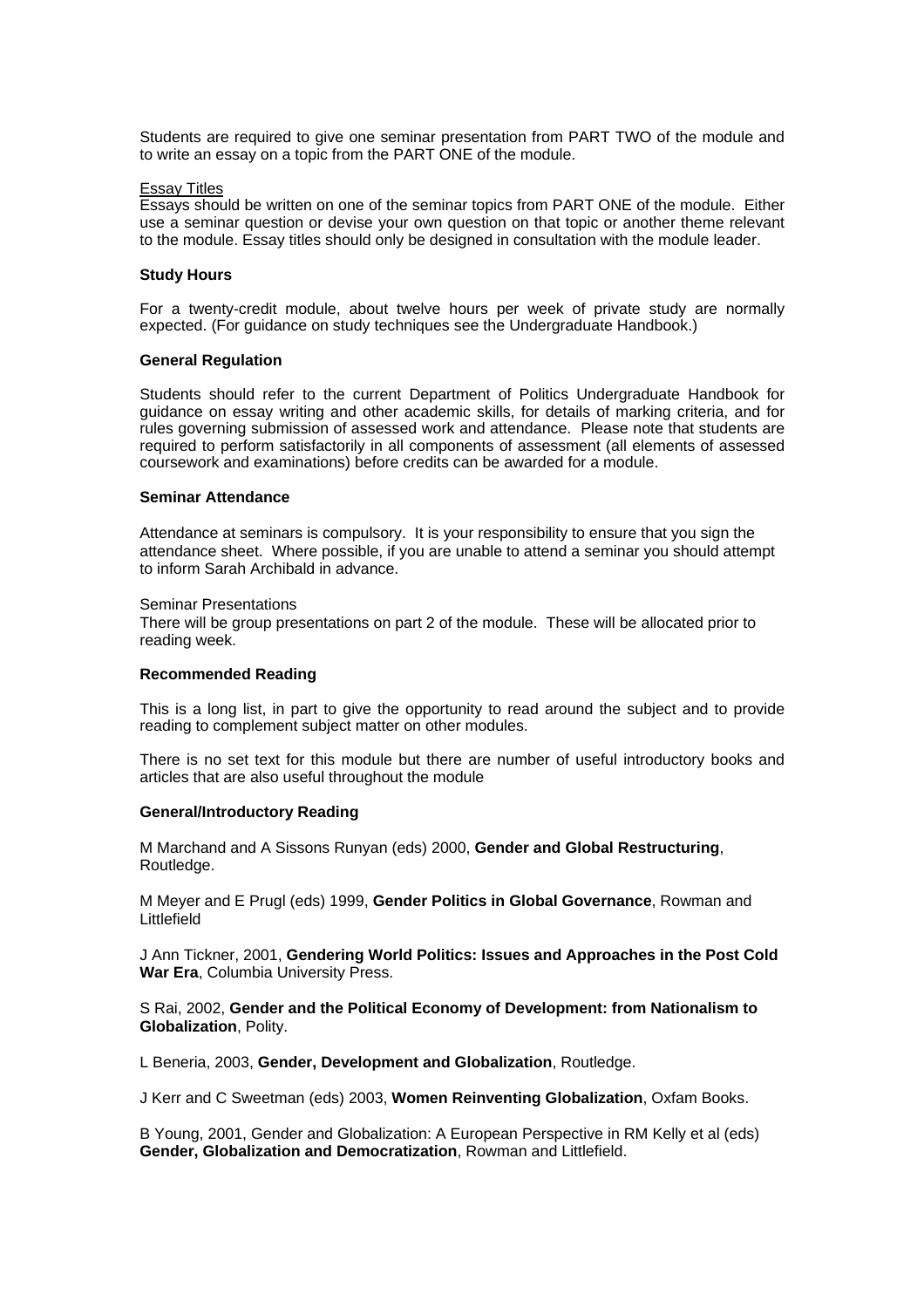# S Peterson, 2003, **A Critical Rewriting of Global Political Economy: Integrating Reproductive, Productive and Virtual Economies**, Routledge.

S Nagar et al, 2002, 'Locating Globalization: Feminist (re)Readings of the Subjects and Spaces of Globalization' **Economic Geography**, 78, 3: 257-84.

C Freeman, 2001, 'Is Local: Global and Feminine : Masculine? Rethinking the Gender of Globalization', **Signs**, 26, 4.

UNRISD, 2005, **Gender Equality: Striving for Justice in an Unequal World**. Geneva. Available at [www.unrisd.org](http://www.unrisd.org/).

M Molyneux and S Razavi, 2005 'Beijing Plus 10: an ambivalent record on gender justice', **Development and Change**, 36, 6.

C Mohanty 2003 **Feminism without Borders: Decolonizing theory, practicing solidarity**, Duke University Press.

D Aguilar and A Lacasama (eds) 2004 **Women and Globalization**, Humanity Books

V Moghadam, 2005, **Globalizing Women: Transnational Feminist Networks**.

M Hawkesworth, 2006, **Globalization and Feminist Activism**.

#### **Useful Website Links**

| www.un.org/womenwatch                       | Gateway to UN information and data on<br>women worldwide                                                                     |
|---------------------------------------------|------------------------------------------------------------------------------------------------------------------------------|
| www.unifem.undp.org                         | United nations Development Fund for<br>Women (UNIFEM) website                                                                |
| www.un-instraw.org                          | UN International Institute for Research and<br>Training for the Advancement of Women                                         |
| www.bridge.ids.ac.uk                        | Bridge Gender and Development database<br>maintained at the University of Sussex<br>(reports on gender and trade etc)        |
| http://topics.developmentgateway.org/gender | Development Gateway section on gender                                                                                        |
| http://eldis.org/gender/                    | Eldis Gender Resource Guide                                                                                                  |
| www.worldbank.org/gender                    | World Bank Gender and Development site                                                                                       |
| www.ipu.org                                 | Interparliamentary Union website<br>with<br>information on women in parliaments                                              |
| www.idea.int                                | International Institute for Democracy and<br>Electoral Assistance. Big project on gender<br>and politics particularly quotas |
| <b>SEMINARS</b>                             |                                                                                                                              |

# **Seminar Topics**

# **PART ONE**

Week One: Globalization, Feminism and Women's Rights Week Two: Approaches to the study of gender and globalization

# **Processes of Globalization and their Governance**

Week Three: Economic Processes: Restructuring Industrial Production and Trade Week Four: Economic Processes: Restructuring Agriculture, Finance and Services Week Five: Seminar Eight: Global Movements of People: Migration and Trafficking Week Six: Economic Governance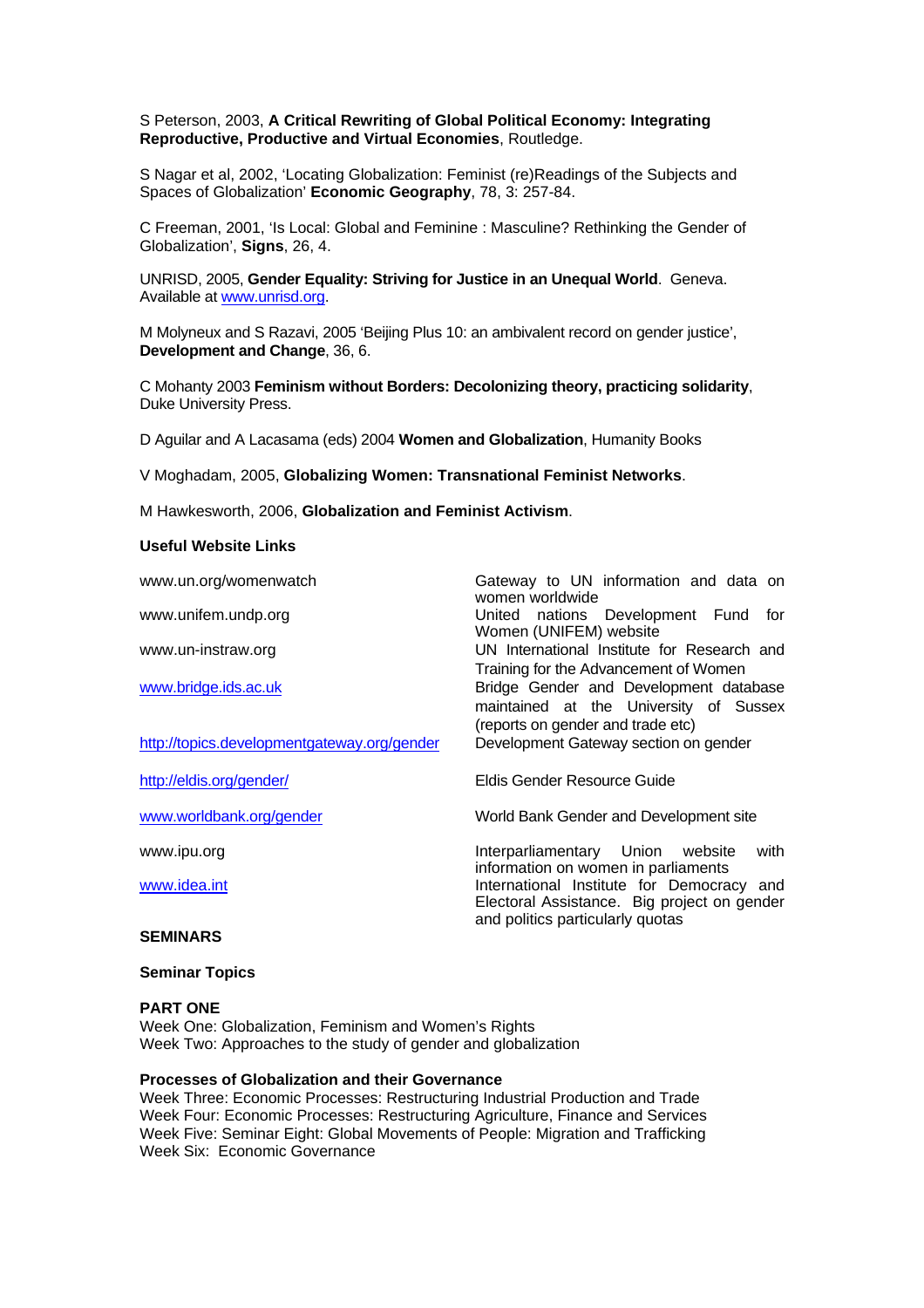# **Week Seven: NO SEMINAR Reading Week**

# **PART TWO**

#### **Politics of Gender in a Globalizing World**

Week Eight: Outside Global Institutions: Women's Transnational Organizing Week Nine: Outside Global Institutions: Women's Transnational Organizing Week Ten: Inside Institutions: Women's Representation and Quotas Week Eleven: Inside Institutions: Gender Mainstreaming and State Feminism

Week Twelve: Conclusion and Review

# **Seminars and Reading**

# **PART ONE**

**Seminar One**: Globalization, Feminism and Women's Rights: exploring the themes and concepts in the Module

#### Themes

What is Globalization? (What are the key differences between different approaches to globalization such as critical IPE and more mainstream ones?) Are women's rights universal? Is feminism a western concept?

#### Reading

V Moghadam, 2005, **Globalizing Women**, early chapters

# J A Tickner, 2001 **Gendering World Politics**

M Molyneux and S Razavi, 2005 'Beijing Plus 10: an ambivalent record on gender justice', **Development and Change**, 36, 6.

A Phillips, 2002 'Multiculturalism, Universalism and Claims of Democracy', in M Molyneux and S Razavi (eds) **Gender Justice, Development and Rights**.

J Peters and A Wolper (eds) 1995, **Women's Right, Woman Rights**. Routledge.

Special Issue on Women and Human Rights, 2007 **Review of International Studies**, 33, 1, (articles by Guerrina and Zawelski, Steans and Howard)

# R Cook (ed) 1994 **Human Rights of women: national and International perspectives**

C Mohanty, 1988, Under Western Eyes, **Feminist Review** no 30.

C Mohanty et al (eds), 1991, **Third World Women and the Politics of Feminism**,

# **Non Gendered Analyses of Globalization**

D Held et al, 1999, **Global Transformations: Politics, Economics and Culture**, Polity.

P Hirst et al, 1996 **Globalization in Question**, Polity.

R Germain (ed), 2000, **Globalization and its Critics: Perspectives from Political Economy**, Palgrave.

B Gills (ed) 2000, **Globalization and the Politics of Resistance**, Palgrave

J A Scholte, 2000, **Globalization: A Critical Introduction**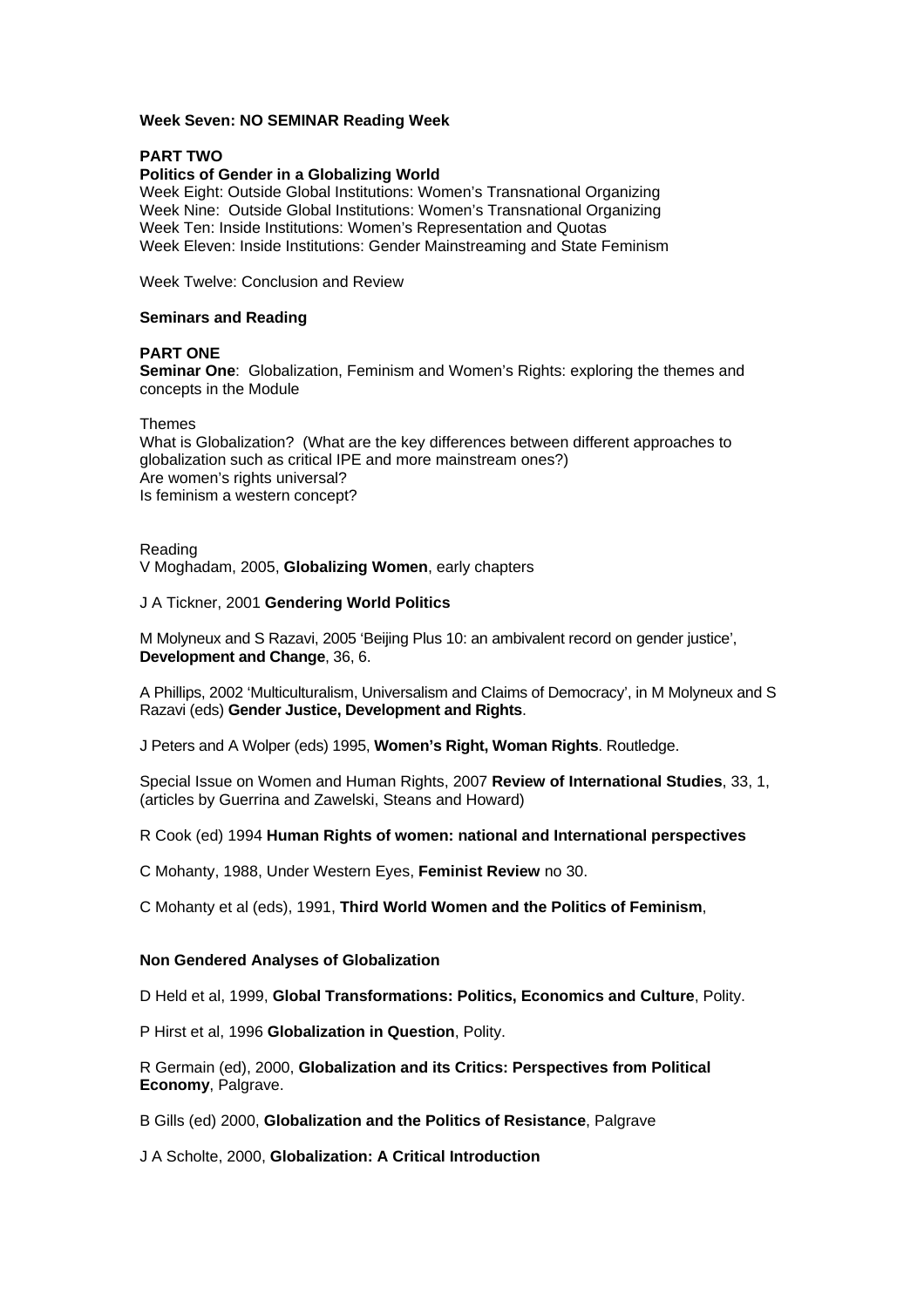N Woods (eds) 2000 **The Political Economy of Globalization**,

R O'Brien and M Williams, 2004, **Global Political Economy**, Palgrave.

D Held, 2002, **Governing Globalization**, Polity.

R Stubbs and G Underhill, 2005. **Political Economy and the Changing Global Order**. 3<sup>rd</sup> ed

D Held et al, 2001, **The Global Transformations Reader**.

G Waylen, 2006 'You Still Don't Understand: Why Troubled Engagements Continue between feminists and (critical) IPE', **Review of International Studies**, 32, 1.

#### **Seminar Two: Approaches to the Study of Gender and Globalization**

Most of the analyses of gender and globalization have come from either IR or gender and development (GAD and WID). What are the differences between gendered analyses of globalization informed by WID, GAD and International Relations (IR)?

Key reading

G Waylen, 2006 'You Still Don't Understand: Why Troubled Engagements Continue between feminists and (critical) IPE', **Review of International Studies**, 32, 1.

International Relations

M Marchand, Gendered Representations of the Global: Reading/Writing Globalization in Stubbs and Underhill (eds), **Political Economy and the Changing Global Order** 2<sup>nd</sup> ed

C Hooper, 'Masculinities in Transition: the Case of Globalization', in Marchand and Runyan (eds), **Gender and Global Restructuring**.

S Bergeron, 2001, 'Political Economy Discourses of Globalization and Feminist Politics', **Signs**, 26, 4.

V S Peterson, 2005 'How (the meaning of ) gender matters in Political Economy', **New Political Economy**, 10, 4.

WID, GAD etc. N Kabeer, 1994 **Reversed Realities: Gender Hierarchies in Development Thought**. Verso.

J Jaquette and K Staudt, 2006, 'Women, Gender and Development', in J Jaquette and G Summerfield (eds) **Women and Gender Equity in Development Theory and Practice**, Duke University Press.

C Jackson and R Pearson (eds) 1998, **Feminist Visions of Development**, Routledge.

N Visvanathan et al (eds), 1997 **Women, Gender and Development Reader,** London: Zed Books, Introduction and Part One.

S Rai, 2002, **Gender and the Political Economy of Development**, chapter on gender and development

G Waylen, 1996, **Gender in Third World Politics**, chapter on development.

# **Processes of Globalization and their Governance**

#### **Seminar Three: Economic Processes: Restructuring Industrial Production and Trade**

What has been the impact of the global restructuring of industrial production on gender relations and different groups of women? What role have women played in the global restructuring of production and trade and what has been their response?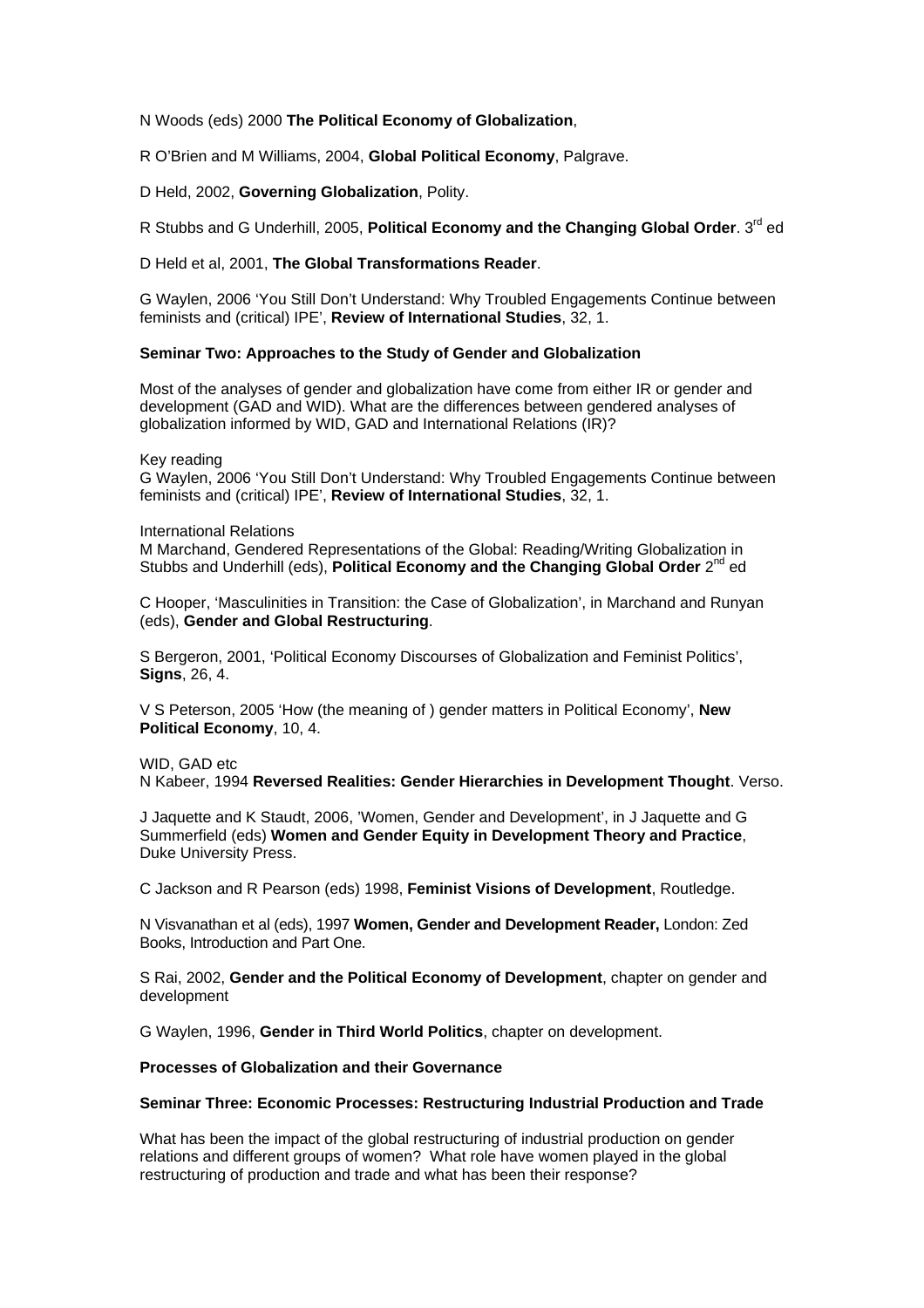R Metra and S Gammage 1999, 'Trends, Counter-trends and Gaps in Women's Employment**'**, **World Development**, 27, 3.

R Pearson, 1998, 'Nimble Fingers Revisited: Reflections on Women and Third World Industrialization in the Late Twentieth Century, in Jackson, C and Pearson, R (eds) **Feminist Visions of Development**, Routledge. See also:

D Elson and R Pearson, 1981, '"Nimble Fingers Make Cheap Workers: An analysis of Women's Employment in Third World Manufacturing, **Feminist Review**, 7, Spring.

S Barrientos, N Kabeer and M Hossain, 2004, The Gender Dimensions of the Globalization of Production, Working paper no 17, ILO. Available at: http://sed-trade-forum.itcilo.org/Fre/Papers/ilo/genderdimglob.pdf.

Visvanathan et al (eds), 1997, **Women, Gender and Development Reader,** Part 3. (including article by Linda Lim, 'Politics of a Cause' G. Standing, 1999, Globalization through Flexible Labour: A theme revisited, **World Development**, 27, 3. See also:

G Standing, 1989'Global Feminisation through Flexible Labour', **World Development**, 17, 7. UNRISD, 2005, Gender Equality: Striving for Justice in an Unequal World, Sections 1 and 2. Available at www.unrisd.org.

N Kabeer and S Mahmud, 2004, 'Globalization, Gender and Poverty: Bangladeshi Women Workers in Local and Global Markets', **Journal of International Development**, 16, 1.

J Elias, 2005, 'The gendered political economy of control; resistance from the shop-floor of a MNC', **New Political Economy**, 10, 2, .

M Fussel, 2000, 'Making Labour Flexible: the Recomposition of Tijuana's Maquiladoras, **Feminist Economics**, 6, 3.

D Perrons, 2004, **Globalization and Social Change**, Routledge, esp chapter 4

Z Randriamaro, 2006, Gender and Trade: Overview Report, Bridge Cutting Edge Pack, IDS, Sussex, available from: [www.bridge.ids.ac.uk/reports/CEP-Trade-OR.pdf](http://www.bridge.ids.ac.uk/reports/CEP-Trade-OR.pdf).

R Pearson, 2003, 'Feminist Responses to Globalization', in Kerr and Sweetman (eds) **Women Reinventing Globalisation**. Oxfam.

AWID, 2002 'Women's Rights, the World Trade Organization and International Trade Policy', **Women's Rights and Economic Change**, no 4, available from [www.awid.org.](http://www.awid.org/)

Special issue on 'Growth, Trade, Finance and Gender Inequality, 2000, **World Development**, 27, 2.

M Keating (ed) 2004 **Gender, Development and Trade**, Oxfam.

Oxfam 2004 Trading Away our rights: Women working in the Global Supply Chains, available at: [www.oxfam.org.uk/what\\_we\\_do/issues/trade/downloads/trading\\_rights.pdf](http://www.oxfam.org.uk/what_we_do/issues/trade/downloads/trading_rights.pdf).

R O'Brien et al, 2000, **Contesting Global Governance**, Cambridge University Press, chapter on the WTO

M Fontana and A Wood, 2000, Modelling the Effects of Trade on Women at Work and at Home, **World Development**, 28, 7.

**Seminar Four: Economic Processes: Restructuring Agriculture, Finance and Services**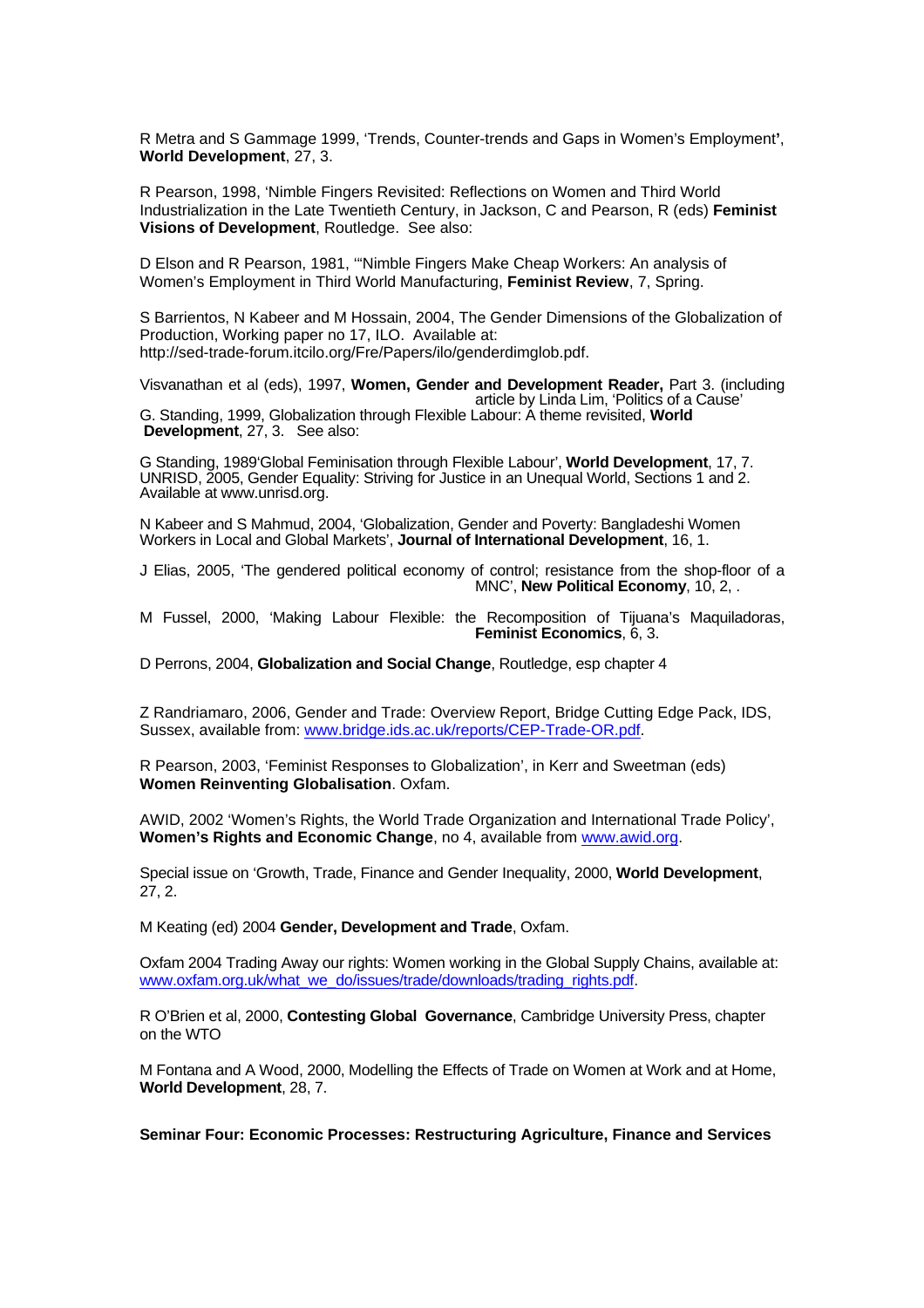What has been the impact of the restructuring of agriculture, finances and services had on gender relations and different groups of women? What role have women played in the restructuring and what has been their response to it?

C Dolan and K Sorby, 2003, Gender and Employment in High Value Agricultural Industries, **World Bank Agriculture and Rural Development Working paper** no 7, Available at www-wds.worldbank.org.

S Barrientos, N Kabeer and M Hossain, 2004, The Gender Dimensions of the Globalization of Production, **Working paper no 17**, ILO. Available at: [http://sed-trade-forum.itcilo.org/Fre/Papers/ilo/genderdimglob.pdf.](http://sed-trade-forum.itcilo.org/Fre/Papers/ilo/genderdimglob.pdf)

S Barrientos et al, 1999, **Women in Agribusiness: Working Miracles in the Chilean fruit export sector**, Macmillan.

S Barrientos, 1997,The Hidden Ingredient: Female Labour in Chilean Fruit Exports, **Bulletin of Latin American Research** 16, 1.

M Talcott, 2003, Gendered Webs of Development and Resistance: Women, Children and Flowers in Colombia, **Signs**, 29, 2: 495-90.

Young, B, 2001, 'The Mistress and the Maid in the Globalized Economy', **Socialist Register**, 315-27, Merlin Press.

M Chen, J Sebslad and L O'Connell 1999, 'Counting the Invisible Workforce: the case of Homebased workers, **World Development**, 27, 3.

S Barrientos and A Kritzinger, 2004, 'Squaring the Circle: Global Production and the Informalization of Work in the South African Fruit Industry, **Journal of International Development**, 16, 1.

R Geldstein, 1997, 'Gender Bias and Family Distress: the Privatization Experience in Argentina, **Journal of International Affairs**, 50, 2: 545-571.

UNRISD, 2005, Gender Equality: Striving for Justice in an Unequal World, Sections 1 and 2. Available at www.unrisd.org.

T Korovkin, 2002 'Cut flower exports, female labour and community participation in highland Ecuador, **Latin American Perspectives**, 30, 4.

Barrientos, S, Dolan, C and Tallontire, 2003, A gendered value chain approach to codes of conduct in African horticulture, **World Development**, 31, 9.

#### **Seminar Five: Global Movements of People: Migration and Trafficking?**

How are global processes of migration and trafficking gendered? In what ways are women and women affected differently by migration and trafficking?

P Shiftman, 2003, Trafficking and Women's Rights in a Globalized World, in Kerr and Sweetman (eds).**Women Reinventing Globalization**

E Kofman, 2000, 'Beyond a Reductionist Analysis of Female Migrants in Global European Cities, in Marchand and Runyan (eds). **Gender and Global Restructuring**.

K Chang and L Ling, 2000, 'Globalization and Its Intimate 'Other': Filipina Domestic Workers in Hong Kong', In Marchand and Runyan (eds). **Gender and Global Restructuring**

S Jolly and H Reeves,2005, Gender and Migration: Overview Report, Bridge Cutting Edge Pack, IDS, Sussex, Available at: www.bridge.ids.ac.uk/reports/CEP-Mig-OR.pdf.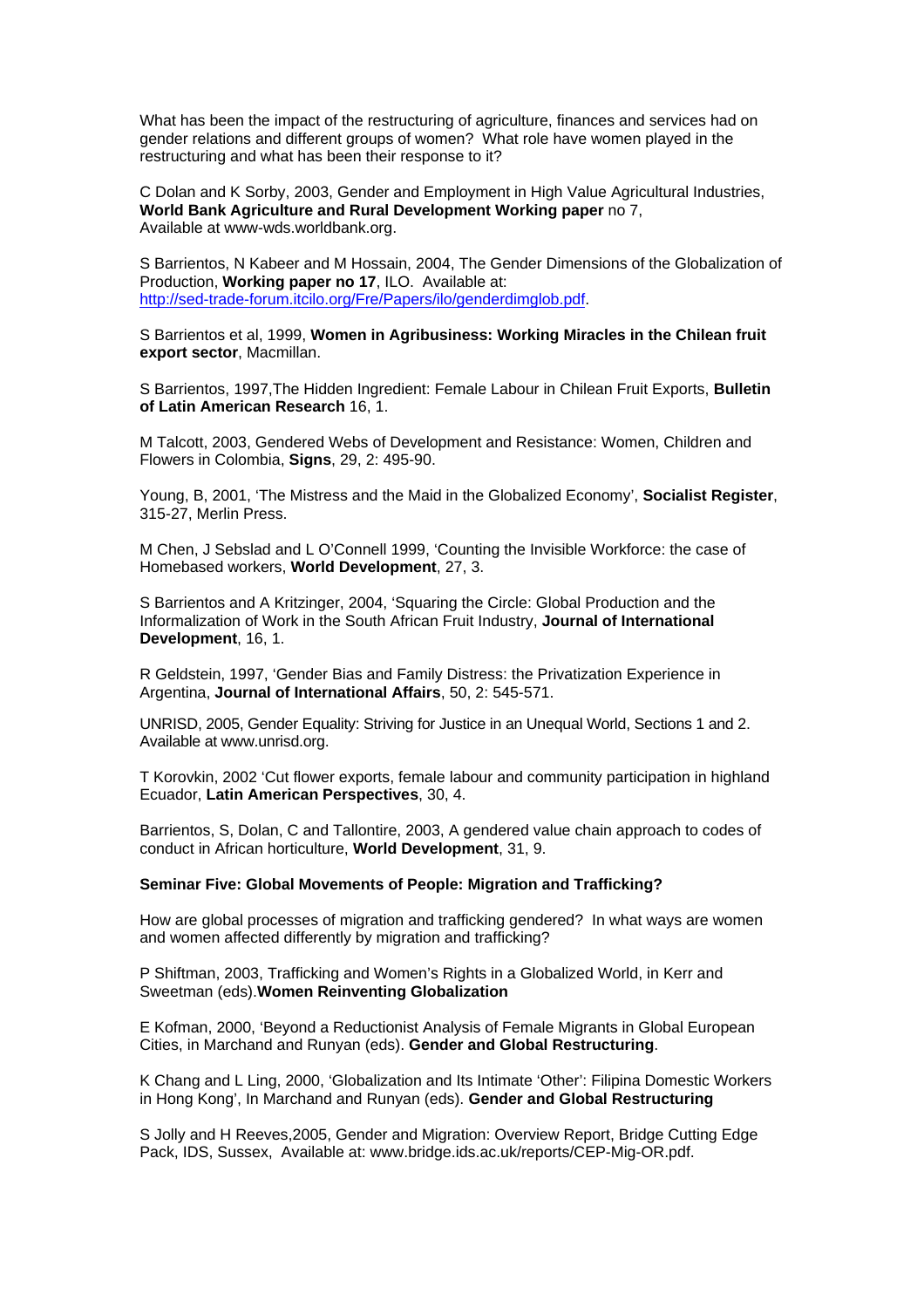L Augustin, 2003, 'A migrant world of services', **Social Politics**, 10, 3.

E Kofman, 2004,'Gendered Global Migrations, **International Feminist Journal of Politics**, 6, 4.

Articles on migration, trafficking and prostitution by L Augustin, J Outshoorn, G Kligman and S Lemonelli, 2005, in **Social Politics**, 12, 1.

Special Issue on Trafficking and Slavery, 2002, **Gender and Development**, 10, 1.

UNRISD, 2005, Gender Equality: Striving for Justice in an Unequal World, chapter 7. Available at [www.unrisd.org](http://www.unrisd.org/).

E Kofman, A Phizacklea, P Raghuram and R Sales, 2001, **Gender and International Migration in Europe**, Routledge.

Special issue 'Out of Asia: skilling and deskilling of female migrants, 2004, **Women's Studies International Forum**, 27, 2.

R S Parrenas, 2000, Migrant Filipina Domestic Workers and the international division of reproductive labour, **Gender and Society**, 14, 4.

R-C Lain 2003, 'Maid or Madam: Filipina Migrant Workers and the Continuity of Domestic Labour, **Gender and Society**, 17, 2.

B Ehrenreich and A Russell (eds) 2002, **Global Women: Nannies, Maids and Sex Workers in the New Economy**.

D Perrons, 2004, **Globalization and Social Change**, Routledge,

E Ucarer, 1999, 'Trafficking in Women: Alternate Migration or Modern Slave Trade in M Meyer and E Prugl (eds) **Gender Politics in Global Governance**

B Sullivan 2003 'Trafficking in Women' **International Feminist Journal of Politics**, vol 5, no 1.

# **Seminar Six: Economic Governance**

How are the institutions of economic governance (IMF, World Bank etc) and their policies (eg structural adjustment programmes) gendered?

E Kuiper and D Barker (eds), 2006, **Feminist Economics and the World Bank**, Routledge.

S Bergeron, 2003,'The post washington consensus and economic representations of women in development at the World Bank' **International Feminist Journal of Politics**, 5, 3: 397- 419.

I Bakker, 1994 'Introduction: Engendering Macro-economic policy reform in the Era of Global Restructuring and Adjustment, in I Bakker (eds) **The Strategic Silence: Gender and Economic Policy**, Zed Press.

S Afshar and C Dennis (eds) 1992, **Women and Adjustment Policies in the Third World**, Macmillan.

D Elson, 1995 'Male Bias in the Macro Economics: the Case of Structural Adjustment, in D Elson (ed) **Male Bias in the Development Process**, Manchester University Press.

P Sparr (ed) 1994, **Mortgaging Women's Lives: Feminist Critiques of Structural Adjustment**, Zed Press.

UNRISD, 2005, Gender Equality: Striving for Justice in an Unequal World, Sections 1 and 2. Available at [www.unrisd.org](http://www.unrisd.org/).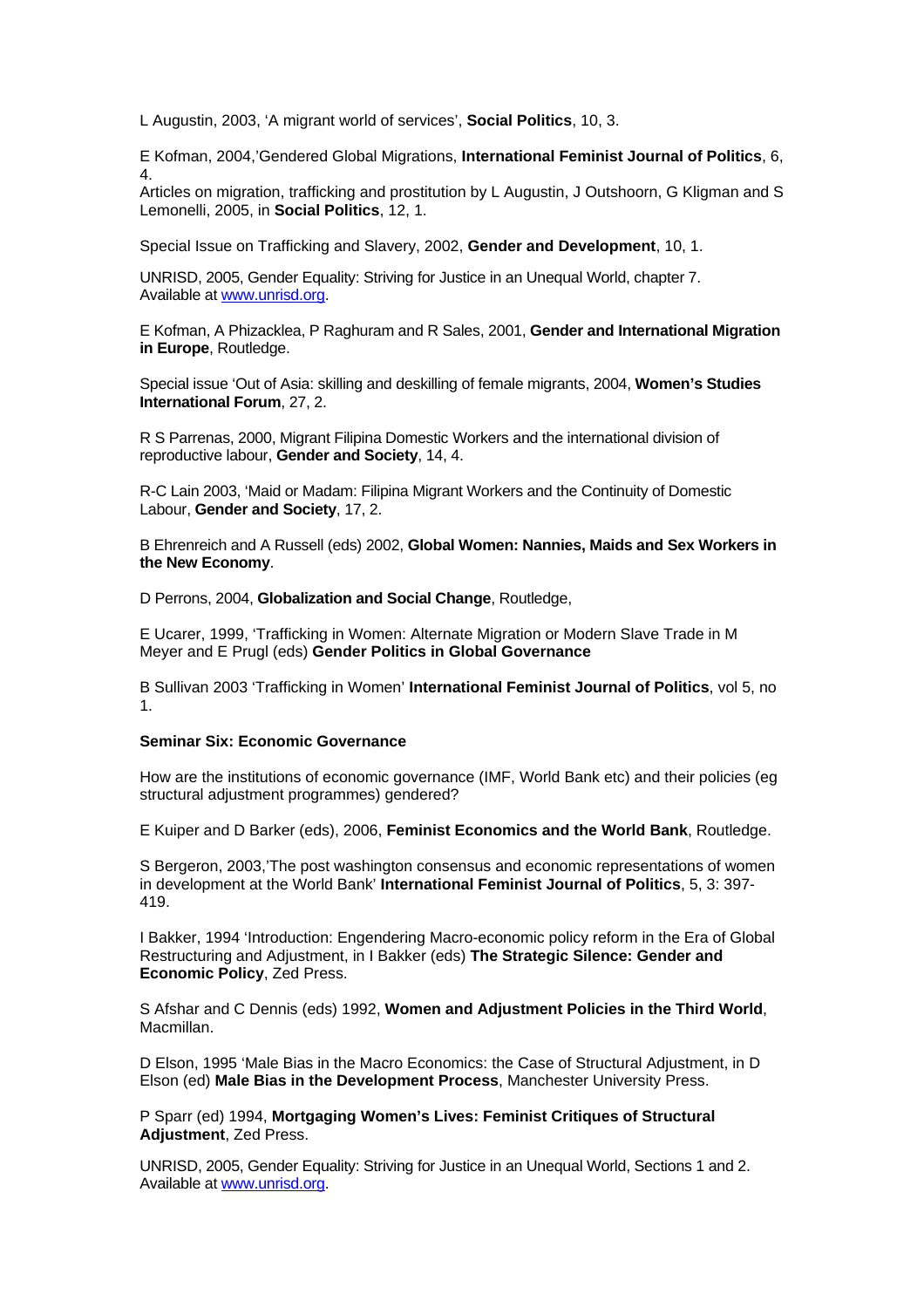Special Issue on 'Gender, Adjustment and Macro-economics, 1995**, World Development**, 23, 11.

N Aslanbeigui and G Summerfield 2000, 'The Asian Financial Crisis: gender and the International Financial Architecture, **Feminist Economics**, 6, 3.

S Rai, 2004 'Gendering Global Governance' **International Feminist Journal of Politics**, 6, 4,

R O'Brien et al, 2000, **Contesting Global Governance**, Cambridge University Press, chapter on the WTO

# **WEEK SEVEN: READING WEEK - NO SEMINAR**

#### **PART TWO**

**Politics of Gender in a Globalizing World** 

# **Seminars Eight and Nine: Outside Global Institutions: Transnational Women's Movemements**

What are transnational women's movements? What different kinds of movements can you identify? What impact have they had?

V Moghadam, 2005, **Globalizing Women: Transnational Feminist Networks**, Johns Hopkins University Press.

M Hawkesworth, 2006, **Globalization and Feminist Activism**, Rowman and Littlefield.

MM Ferree and A Tripp (eds) 2006, **Global Feminism: Transnational Women's Activism, Organizing and Human Rights,** 

C Enloe 2007, **Globalization and Militarism: Feminists Make the Links**, Rowman and Littlefield.

N Naples and M Desai (eds) 2002 **Women's Activism and Globalization: Linking Local Struggles and Transnational Politics**, Routledge.

P Antrobus, 2004, **The Global Women's Movement: Issues and Strategies for a New Century**, Zed Press.

D Leibowitz 2002, 'Gendering Transnational Advocacy', **International Feminist Journal of Politics**, 4, 2.

Special issue on gender and civil society, 2003, **International Journal of Feminist Politics**, 5, 2,

S Alvarez 'Latin American Feminisms Go Global' in S Alvarez, A Escobar, and E Dagnino (eds), Politics of Culture/Cutlure of Politics,  $1998.$ 

V Sperling et al, 2001, 'Constructing Global Feminism: Transnational Advocacy Networks and Russian Women's Activism', **Signs**, 26, 4.

M Keck and K Sikkink, 1998, **Activists Beyond Borders** (section on violence against women)

S. L. Weldon, 2006, 'Inclusion, Solidarity and Social Movements: the Global Movement against Gender Violence', **Perspectives on Politics**, 4, 1: 55-74.

R O'Brien et al, 2000, **Contesting Global Governance: Multilateral Institutions and Global Social Movements**, CUP. (chapter on women and the world bank)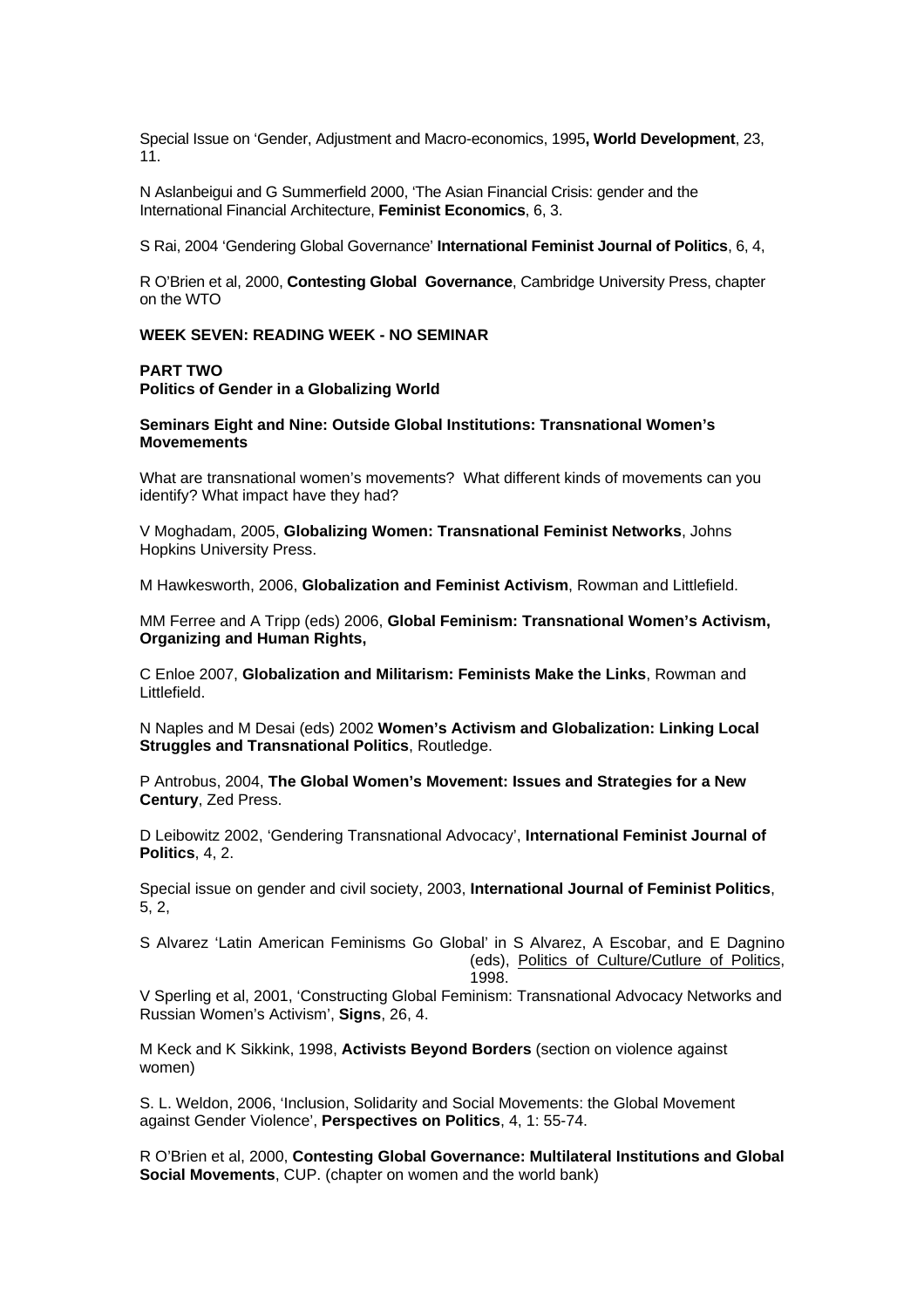E Friedman, 2003, 'Gendering the Agenda: the Impact of the Transnational Women's Rights Movement at International Conferences, **Women's Studies International Forum**, 26, 4: 313- 331.

D Stienstra, 1999, 'Dancing Resistance from Rio to Beijing, in Marchand and Runyan (eds). Meyer and Prugl (eds) **Gender Politics in Global Governance**.

E Friedman, 1994, 'Women's Human Rights: the Emergence of a Movement' in J Peters and A Wolper (eds) **Women and Human Rights: An agenda for Change**. Routledge.

A Clarke, E Friedman and K Hochstetler, 1998, 'The Sovereign Limits of Global Civil Society: A comparison of NGO participation in UN World Conferences on the Environment, Human Rights and Women, **World Politics**, 51, 1.

E Friedman, K Hochstetler and A Clark, 2005, **Sovereignty Democracy and Global Civil Society**, NYU Press.

Special Issue on Women's Human Rights 2007, **Review of International Studies**, 33, 1. (articles by Guerrino, Steans)

C Eschle, 2005 '"Skeleton Women: Feminism and the Anti-Globalization Movement, **Signs,** 30, 3.

M Marchand, 2003, 'Challenging Globalisation: Towards a feminist understanding of resistance, **Review of International Studies**, 29, 1: 145-60.

Seminar Ten: Inside Institutions: Representation and Quotas

Women's movements have pressed for the increased presence of women in political spaces including elected bodies. This week we will examine the arguments in favour of quotas for women in order to increase the representation of women in political institutions. What impact have quotas had?

D Dahlerup and L Freidenvall, 2005, 'Quotas as a fast track to the equal representation of women', **International Feminist Journal of Politics**, 7, 1, 2005.

D Dahlerup (ed) 2006, **Women, Quotas and Politics**, Routledge.

ML Krook, 2006, 'Reforming Representation: the Diffusion of Candidate Gender Quotas Worldwide', **Politics and Gender**, 2, 3.

Critical Perspectives on Gender and Politics, 2005 'Gender Quotas 1', **Politics and Gender**, 2, 1.

Critical Perspectives on Gender and Politics, 2006 'Gender Quotas 2', **Politics and Gender**, 3, 1.

IDEA, 2005, **Women in Parliament: Beyond Numbers**, Available from www.idea.int/publications/wip2

(also see IDEA website for their project on women and quotas which has a global database of quotas for women)

M Htun and M Jones, 2002, 'Engendering the right to participate in Decision-making: Electoral Quotas and Women's Leadership' in N Craske and M Molyneux (eds) **Gender and the Politics of Rights and Democracy in Latin America**.

J Mansbridge 1999, Should Blacks represent Blacks and Women represent Women? A contingent Yes, **Journal of Politics**, 61, 3.

J Lovenduski 2005, **Feminizing Politics**. Polity